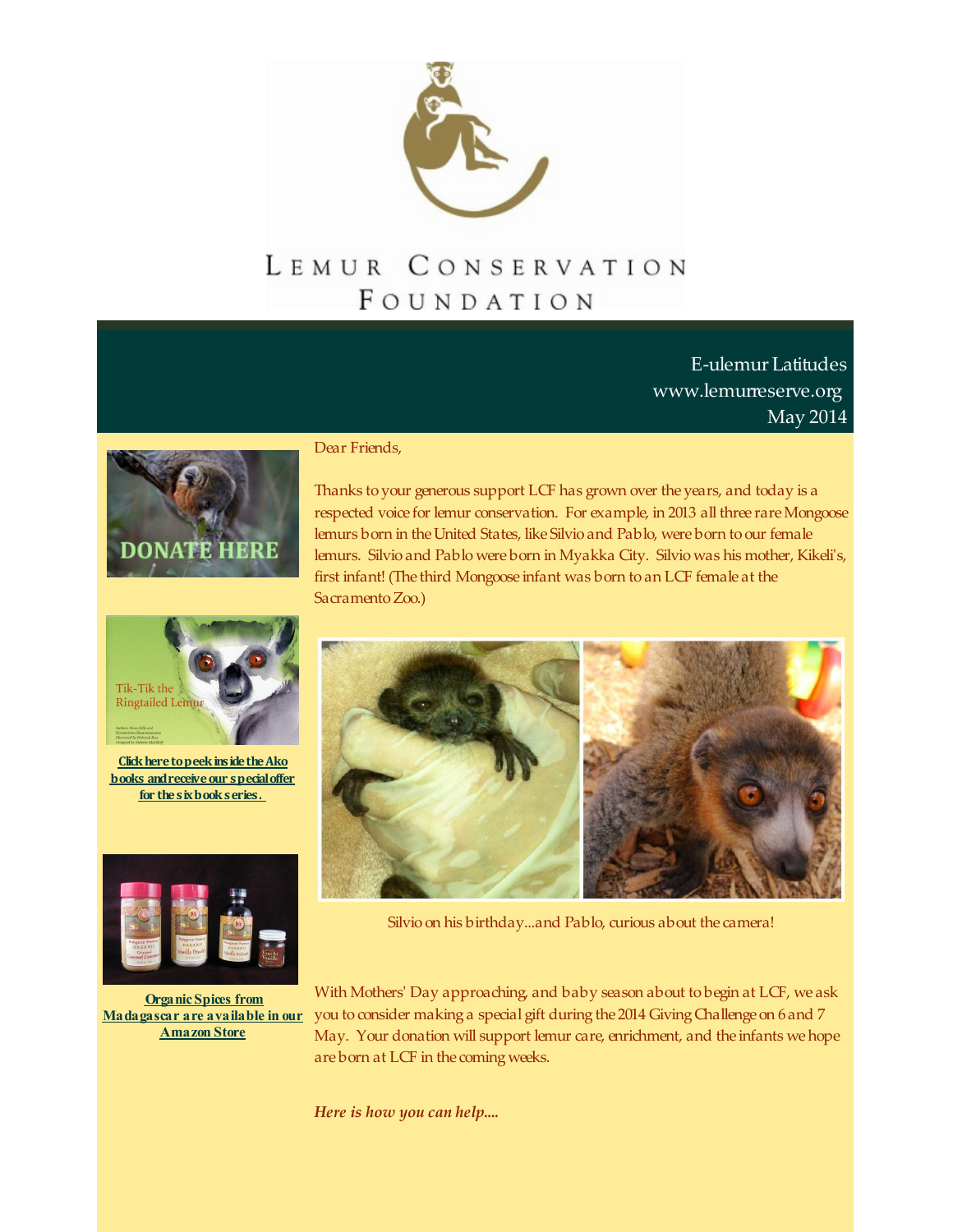

### **Join Our [Mailing](http://visitor.r20.constantcontact.com/email.jsp?m=1110407556333) List!**















## *SHOW YOUR LEMUR LOVE DURING THE GIVING [CHALLENGE](http://r20.rs6.net/tn.jsp?f=001pfBfBx3s9QxCDIF3I_0iNHbe2dJs7E_dQXez5Xn1aXJQxBFjcf7U4wNKeY8RRPbAWXnhiPYVMgLAYKDQ_wee7e1ssrg7tEeMM8sTUyqvrZaF_UCLFhQ_ILmX3UxNgQNHDDayDqYBLjgtXwmisCOI6M-d2UsNlu1v1bFsrWvjodos7ZrBD6xKwQBchNLbtD-bJvWav01idelUGxmZMKKG95QGYAWH2tm76SQhawdZdrlVm9DKtXJOdrtiphnWxMzwSe33IGvpVC1TGHxmYMjOj8CwCkR4O9dlE9w4x_O-l2qhzgK5uMGT3geNUC0WIAQDfwDI-tw2cC0uReiBjpvadg==&c=&ch=) 6-7 MAY*

FOR 24 HOURS YOUR GIFTWILL BE *MATCHED* BY AN LCF CHALLENGE GRANT

YOUR GIFTWILL *HELP US EARN ADDITIONAL GRANTS AND MATCHING FUNDS* FROM THE GIVING CHALLENGE!

### **Your donation will support lemur care at LCF like:**

Enrichment materials like Little Tykes toys, Easter eggs to fill with craisins, and Pillow Pets -

Dietary supplements like Primate Maintenance Biscuits or fruits and vegetables -

Re-branching in the enclosures -



Clarissa, a Mongoose lemur, with her Pillow Pet enrichment.

Carriers to help transfer lemurs between forest and building

facilities at LCF, or to and from partner facilities -

Browse plantings -

Radio collars, to track lemurs in the forests -

and Medical care for needs like Ansell's feet!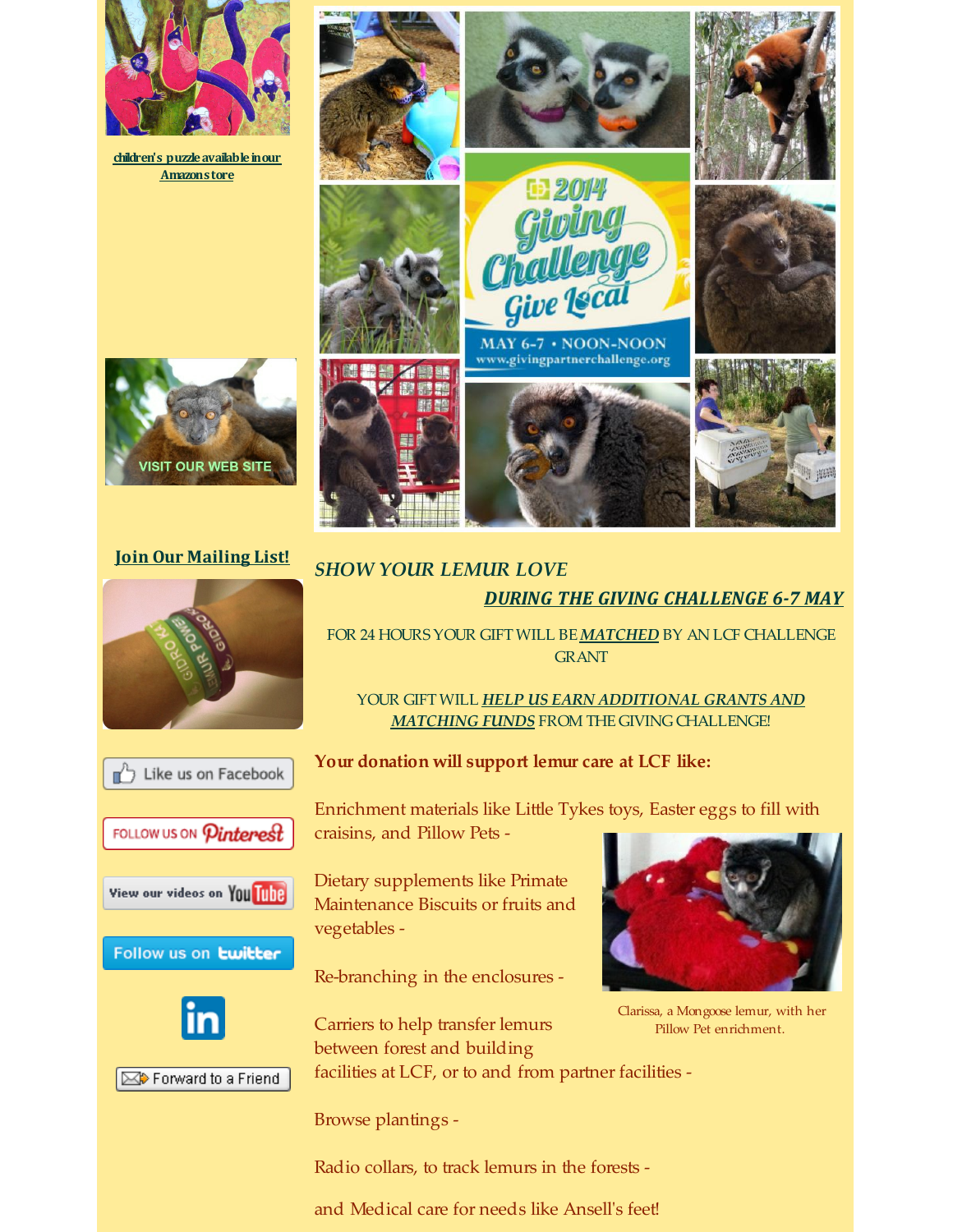

**[FOLLOW](http://r20.rs6.net/tn.jsp?f=001pfBfBx3s9QxCDIF3I_0iNHbe2dJs7E_dQXez5Xn1aXJQxBFjcf7U407NhFe-PTrnWSSR-RAKrEobLhGWjf83ugShwuzidNDpyZn_wi4zsb7KTJZlfPnIe0nHgyHIKtXYdUqcaJ3dHgaYW_ydoyuqT62P7VzU7iJRXmqyaGfnQ64Z3r6W8GnSC6SGpyx6k3Xt&c=&ch=) THIS LINK** to donate from noon on Tuesday 6 May through noon on Wednesday 7 May!

*[CLICK](http://r20.rs6.net/tn.jsp?f=001pfBfBx3s9QxCDIF3I_0iNHbe2dJs7E_dQXez5Xn1aXJQxBFjcf7U4wNKeY8RRPbAWXnhiPYVMgLAYKDQ_wee7e1ssrg7tEeMM8sTUyqvrZaF_UCLFhQ_ILmX3UxNgQNHDDayDqYBLjgtXwmisCOI6M-d2UsNlu1v1bFsrWvjodos7ZrBD6xKwQBchNLbtD-bJvWav01idelUGxmZMKKG95QGYAWH2tm76SQhawdZdrlVm9DKtXJOdrtiphnWxMzwSe33IGvpVC1TGHxmYMjOj8CwCkR4O9dlE9w4x_O-l2qhzgK5uMGT3geNUC0WIAQDfwDI-tw2cC0uReiBjpvadg==&c=&ch=) HERE* for more information about the Giving Partner.

## *Share this email with your friends! Tell them all about LCF and how much lemurs need our support!*



### **Helping Ansell's Skin Condition**

Ansell, one of our female ring-tailed lemurs (

Lemur catta), developed a skin condition on her toes and heels. We were concerned that the condition would resolve itself on its own, and that she would not be able to comfor tably get around the forest with her twins, who were infants at the time.

To treat her problem we poured a Nolvasan® solution commonly used to clean wounds and prevent infections into a small rubber tub so that it came up to just above the height of a sponge placed on the bottom of the tub. Then we squirted some Mal-a-ket, a topical antifungal/antimicrobial solution on top of the sponge.

To get Ansell into the tub we offeredher craisins, alemur favorite. She was then rewarded when she stepped into the foot bath. Ansell received craisins at a slow pace to reinforce her behavior, andencourage her to remain standing in the tub.

We worked on her endurance - standing in the foot bath without receiving a stream of craisin-reinforcers. She learned to stand in the solution for 5-10 minutes at a time. Sometimes she would even sit on the edge of the tub! Soon the condition on her feet was healed.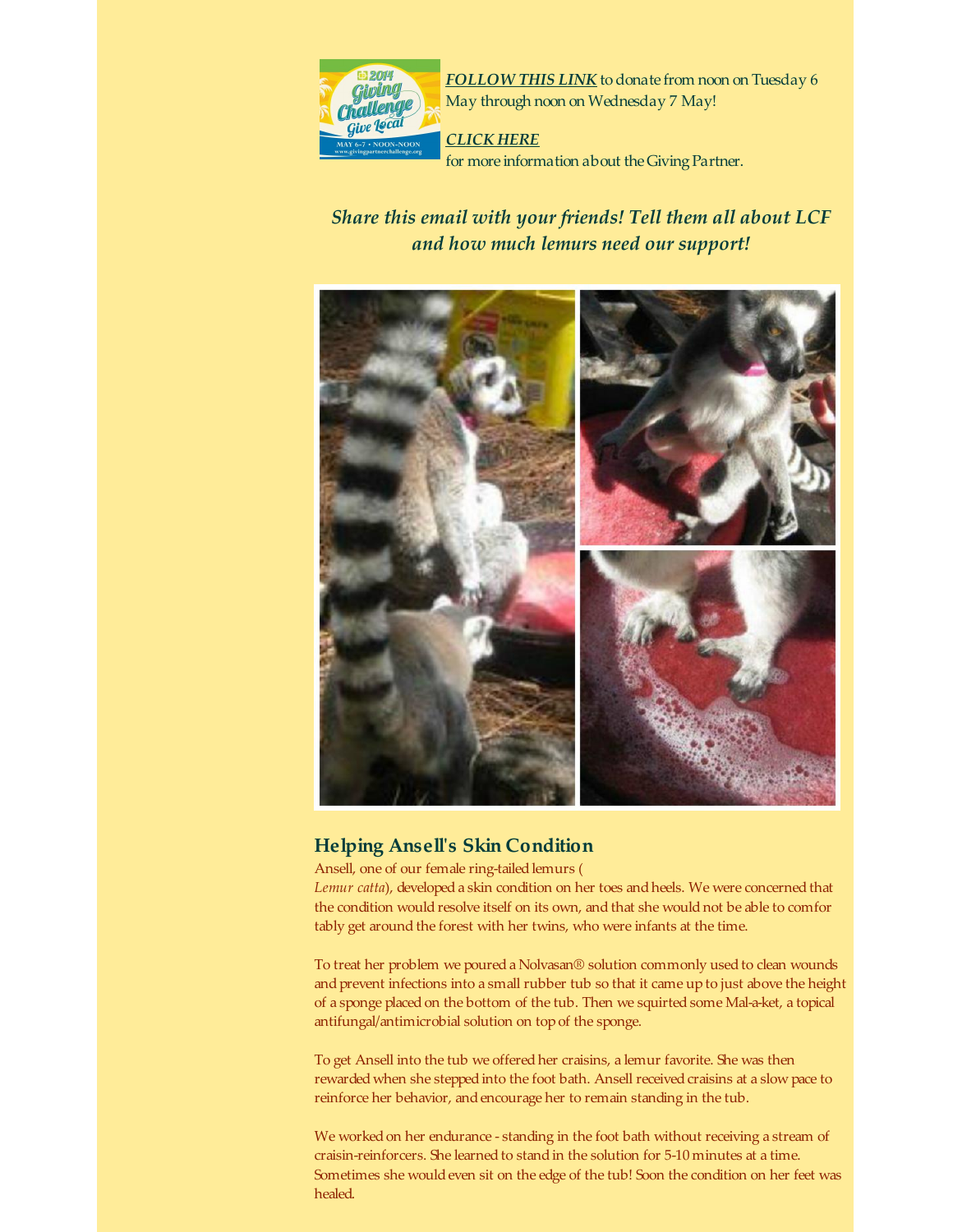

#### **RE-BRANCHING FOR LEMUR ENRICHMENT**

Here's something to scratch your head about, like Felix...How do you keep things interesting for a lemur, and provide new opportunities for behaviors like scent marking or exploring different pathways? 'Re-branching' is one way!

Re-branching is just what it sounds like - our animal husbandry team rearranges branching in the enclosures to provide variation in the environment. When you support LCF during the 2014 Giving Challenge enrichment supplies like re-branching materials are some of the items your donation will help provide. This is especially important for young, inquisitive and energetic lemurs like Pablo and Silvio. In these pictures you can see our Mongoose lemurs, Felix, Emelia, Bimbini, and Pablo. Felix scratching his head on a branch, Emelia, Bimbini, and Pablo exploring their new 'furniture,' and Emelia getting ready to scent mark a new branch!

## *THANK YOU FOR YOUR SUPPORT!*

## **'VANISHING' art from the LCF collection at ART CENTER SARASOTA**